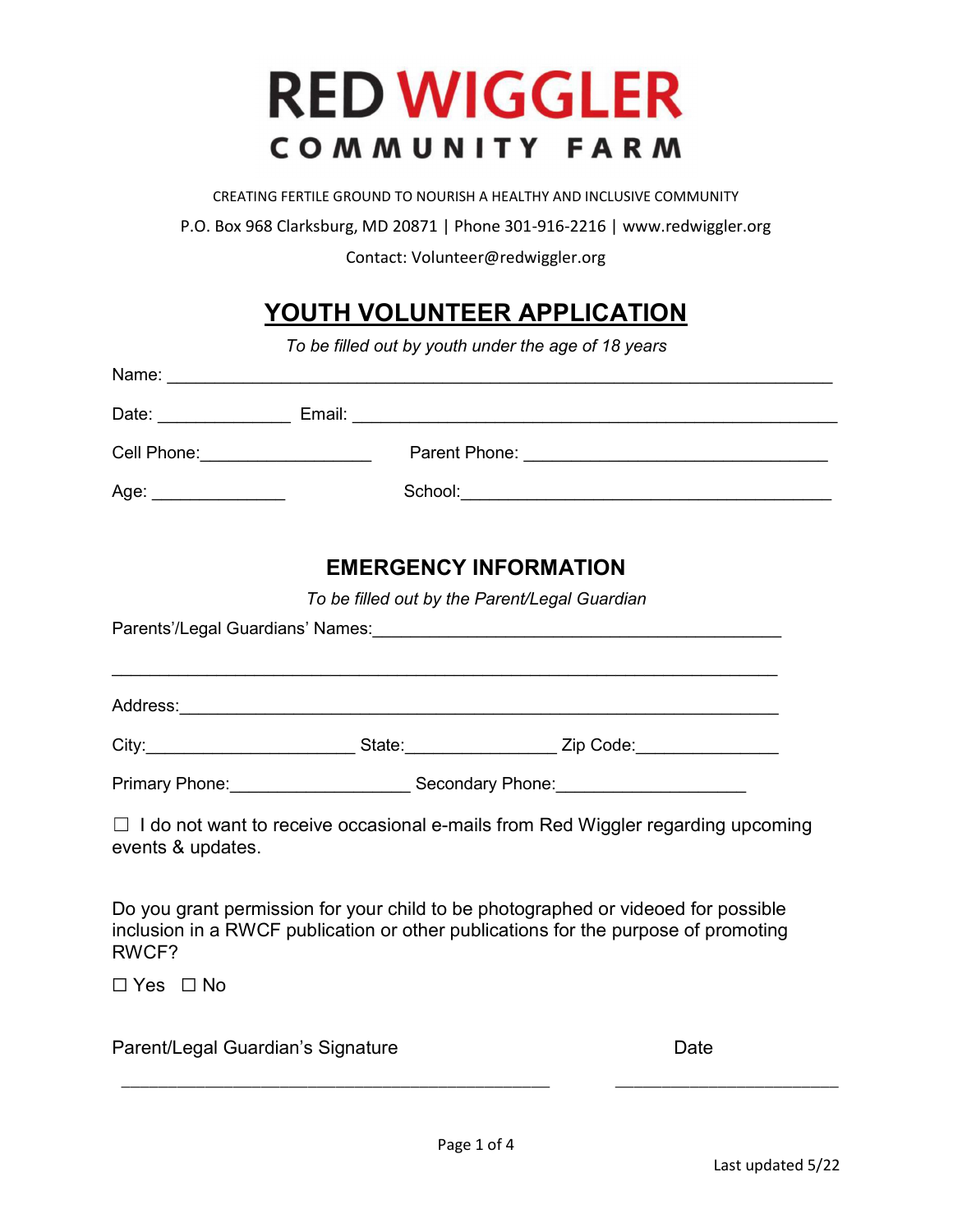| No experience is necessary for this position.<br>For our records, have you ever              |  | Nο |
|----------------------------------------------------------------------------------------------|--|----|
| worked in a greenhouse? Including seeding, transplanting and/or<br>watering?                 |  |    |
| planted seeds or transplants?                                                                |  |    |
| harvested vegetables? Including bunching greens and/or digging<br>root vegetables?           |  |    |
| handled vegetables after harvesting, including washing, sorting,<br>and weighing vegetables? |  |    |
| done field maintenance activities, including weeding, thinning,<br>mulching, or raking?      |  |    |
| worked or interacted with adults with disabilities?                                          |  |    |

Please list your strengths and limitations as it applies to working cooperatively with others, following instructions and completing tasks independently.

 $\mathcal{L}_\text{max}$  and  $\mathcal{L}_\text{max}$  and  $\mathcal{L}_\text{max}$  and  $\mathcal{L}_\text{max}$  and  $\mathcal{L}_\text{max}$  and  $\mathcal{L}_\text{max}$ 

 $\mathcal{L}_\text{max}$  and  $\mathcal{L}_\text{max}$  and  $\mathcal{L}_\text{max}$  and  $\mathcal{L}_\text{max}$  and  $\mathcal{L}_\text{max}$  and  $\mathcal{L}_\text{max}$ 

 $\mathcal{L}_\text{max}$  and  $\mathcal{L}_\text{max}$  and  $\mathcal{L}_\text{max}$  and  $\mathcal{L}_\text{max}$  and  $\mathcal{L}_\text{max}$  and  $\mathcal{L}_\text{max}$ 

 $\mathcal{L}_\text{max}$  and  $\mathcal{L}_\text{max}$  and  $\mathcal{L}_\text{max}$  and  $\mathcal{L}_\text{max}$  and  $\mathcal{L}_\text{max}$  and  $\mathcal{L}_\text{max}$ 

Please list your strengths and limitations as it applies to completing physical labor and working outside in different weather conditions for 2-5 hours at a time, with appropriate breaks.

 $\mathcal{L}_\text{max}$  and  $\mathcal{L}_\text{max}$  and  $\mathcal{L}_\text{max}$  and  $\mathcal{L}_\text{max}$  and  $\mathcal{L}_\text{max}$  and  $\mathcal{L}_\text{max}$ 

 $\mathcal{L}_\text{max}$  and  $\mathcal{L}_\text{max}$  and  $\mathcal{L}_\text{max}$  and  $\mathcal{L}_\text{max}$  and  $\mathcal{L}_\text{max}$  and  $\mathcal{L}_\text{max}$ 

 $\mathcal{L}_\text{max}$  and  $\mathcal{L}_\text{max}$  and  $\mathcal{L}_\text{max}$  and  $\mathcal{L}_\text{max}$  and  $\mathcal{L}_\text{max}$  and  $\mathcal{L}_\text{max}$ 

 $\mathcal{L}_\text{max}$  , and the contract of the contract of the contract of the contract of the contract of the contract of the contract of the contract of the contract of the contract of the contract of the contract of the contr

 $\mathcal{L}_\text{max}$  , and the contract of the contract of the contract of the contract of the contract of the contract of the contract of the contract of the contract of the contract of the contract of the contract of the contr

How did you hear or learn about volunteering at Red Wiggler?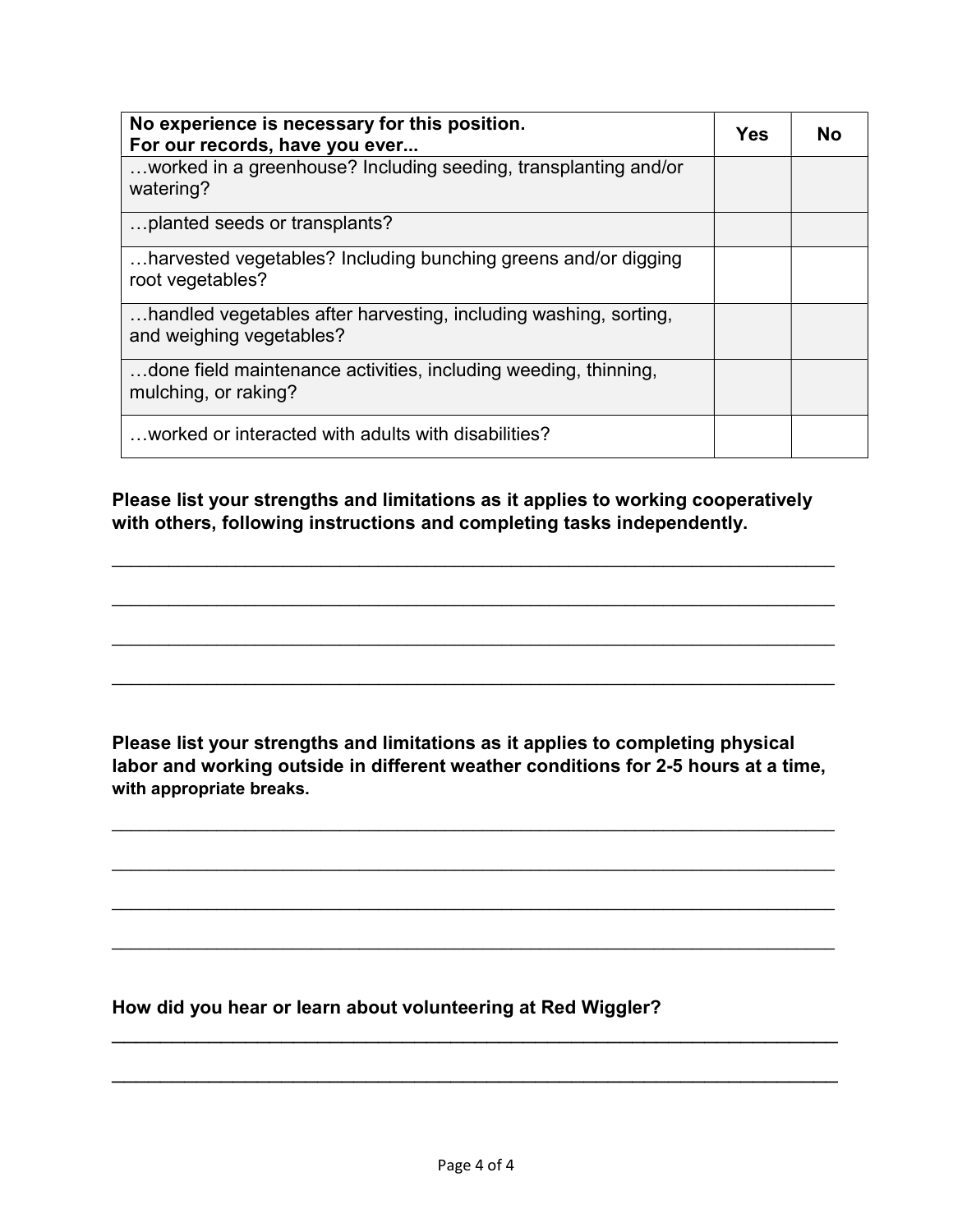| Do you require the use of any of the following? (check all that apply)                                                                  |                           |  |  |  |
|-----------------------------------------------------------------------------------------------------------------------------------------|---------------------------|--|--|--|
| $\Box$ Adaptive Equipment                                                                                                               | $\Box$ One-on-one support |  |  |  |
| $\Box$ Assistive Communication Device                                                                                                   | $\Box$ Wheelchair         |  |  |  |
| $\Box$ Crutches, Cane or Walker                                                                                                         |                           |  |  |  |
|                                                                                                                                         |                           |  |  |  |
| Please check all that apply:                                                                                                            |                           |  |  |  |
|                                                                                                                                         |                           |  |  |  |
| $\Box$ Seizure History                                                                                                                  |                           |  |  |  |
| $\Box$ Sun Sensitivity                                                                                                                  |                           |  |  |  |
| Are there any other medical or physical conditions or special needs of the<br>volunteer that Red Wiggler staff should be made aware of? |                           |  |  |  |
| $\Box$ Yes $\Box$ No                                                                                                                    |                           |  |  |  |
|                                                                                                                                         |                           |  |  |  |
| $\Box$ Yes $\Box$ No                                                                                                                    |                           |  |  |  |
| # of hours<br>School                                                                                                                    |                           |  |  |  |
| # of hours<br>□ Other: _______________                                                                                                  |                           |  |  |  |
| Deadline: <u>__________________</u>                                                                                                     |                           |  |  |  |
| Note: Red Wiggler does not provide hours for court-mandated service.                                                                    |                           |  |  |  |
| <b>Policies and Procedures</b>                                                                                                          |                           |  |  |  |
| I have read and understand the policies and procedures of Red Wiggler Community Farm.                                                   |                           |  |  |  |
|                                                                                                                                         | Date ______________       |  |  |  |
| Youth Signature                                                                                                                         | Date                      |  |  |  |
| Parent/Legal Guardian signature                                                                                                         |                           |  |  |  |